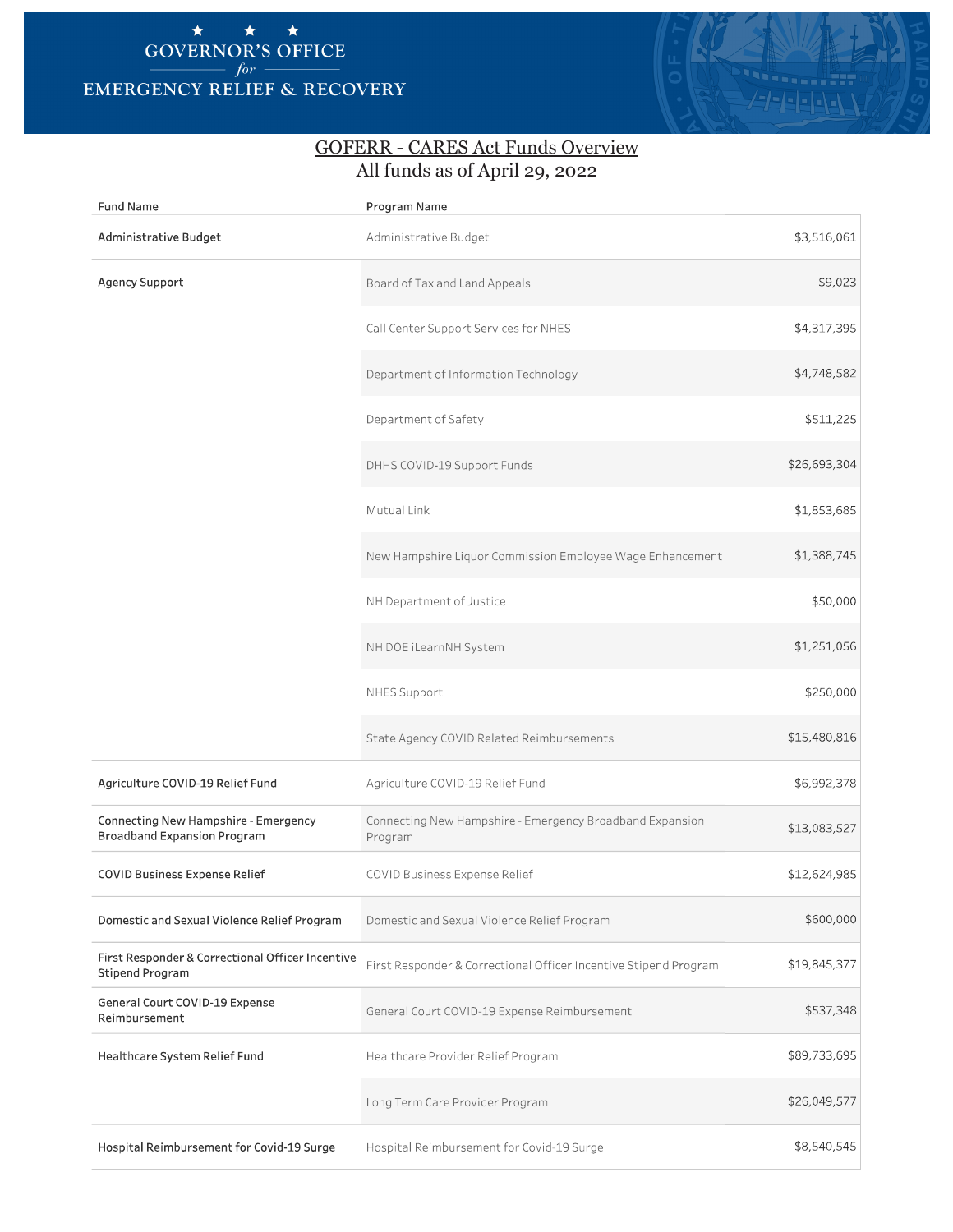| <b>Fund Name</b>                                                                     | Program Name                                                                         |               |
|--------------------------------------------------------------------------------------|--------------------------------------------------------------------------------------|---------------|
| Housing Relief Fund                                                                  | Housing Relief Fund                                                                  | \$14,952,550  |
| Inter-City Transportation Program                                                    | Inter-City Transportation Program                                                    | \$7,500,000   |
| Lions Camp Pride NH                                                                  | Lions Camp Pride NH                                                                  | \$26,121      |
| Live Venue Relief Program                                                            | 2021 Live Venue Relief Program                                                       | \$1,493,017   |
|                                                                                      | Live Venue Relief Program                                                            | \$12,078,762  |
| Lodging Relief Program                                                               | Lodging Relief Program                                                               | \$375,000     |
| Long Term Care Relief                                                                | Long Term Care Relief                                                                | \$7,667,500   |
| Long Term Care Stabilization Program                                                 | Long Term Care Stabilization Program                                                 | \$98,145,900  |
| Main Street Relief Fund                                                              | Main Street Relief 2.0                                                               | \$99,205,225  |
|                                                                                      | Main Street Relief Fund                                                              | \$325,494,874 |
|                                                                                      | Self Employed Livelihood Fund (SELF)                                                 | \$39,524,189  |
| Mental Health and Substance Use Disorder<br>(SUD) Support and Relief Fund For Adults | Additional Substance Use Disorder (SUD) Associated Programs                          | \$2,068,485   |
|                                                                                      | Mental Health and Substance Use Disorder (SUD) Support and<br>Relief Fund for Adults | \$3,372,374   |
| Municipal & County COVID-19 Cost<br>Reimbursement Program                            | County COVID-19 Cost Reimbursement Program                                           | \$8,000,000   |
|                                                                                      | Municipal COVID-19 Cost Reimbursement Program                                        | \$30,599,424  |
| New Hampshire Access To Justice Fund                                                 | Judicial Council Programs                                                            | \$1,553,345   |
|                                                                                      | Safer Courthouses Program                                                            | \$1,515,660   |
| New Hampshire Childcare Recovery and<br>Stabilization Program (CCRSP)                | New Hampshire Childcare Recovery and Stabilization Program<br>(CCRSP)                | \$34,804,818  |
| New Hampshire COVID Community Support<br>Program                                     | New Hampshire COVID Community Support Program                                        | \$477,291     |
|                                                                                      | Office of Child Advocate                                                             | \$12,135      |